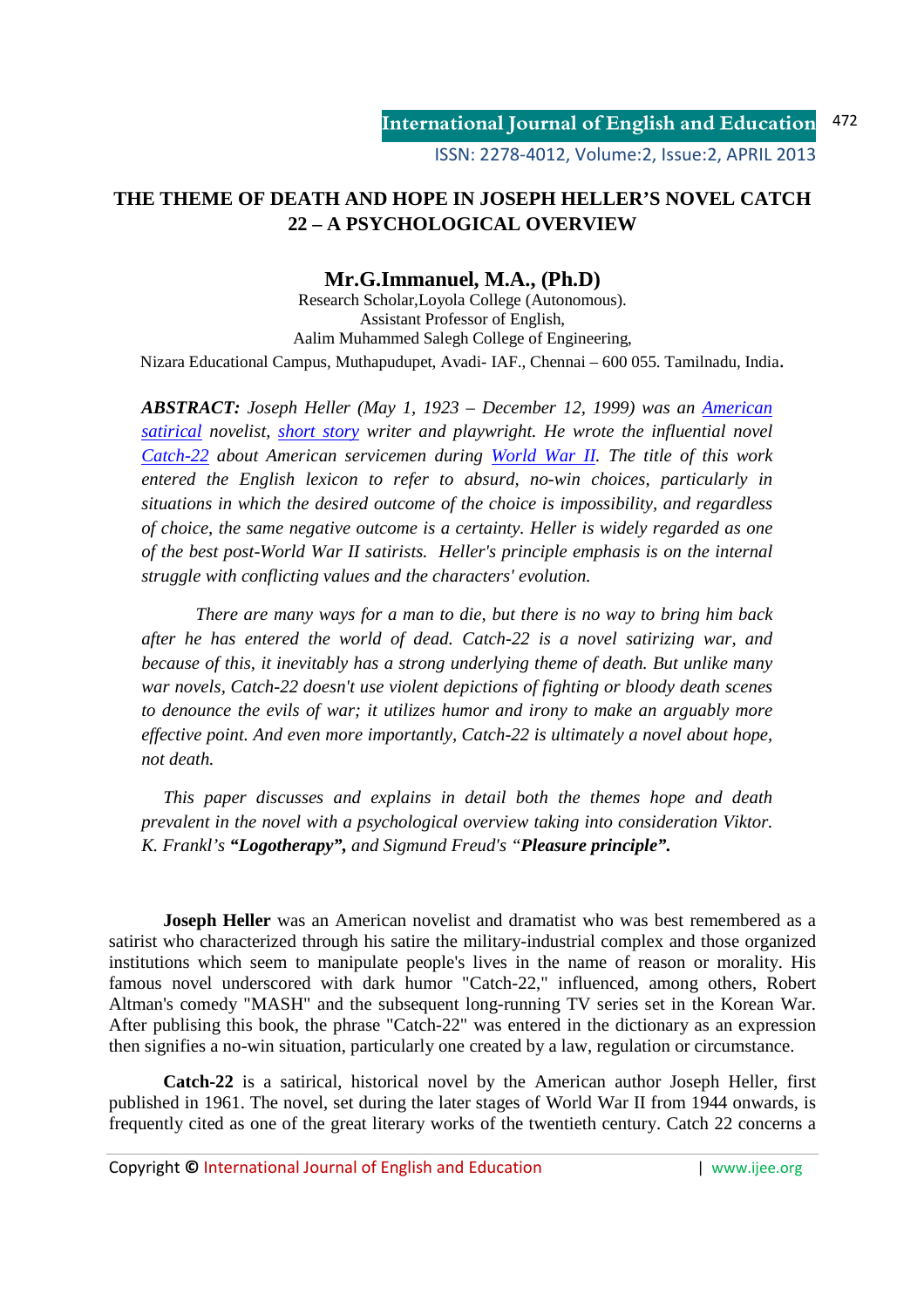## ISSN: 2278-4012, Volume:2, Issue:2, APRIL 2013

World War II bombardier named Yossarian who believes his foolish, ambitious, mean-spirited commanding officers are more dangerous than the enemy. In order to avoid flying more missions, Yossarian retreats to a hospital with a mysterious liver complaint, sabotages his plane, and tries to get himself declared insane. Heller is widely regarded as one of the best post-World War II satirists. Heller's principle emphasis is on the internal struggle with conflicting values and the characters' evolution. **Catch-22** is a general critique of bureaucratic operation and reasoning. Resulting from its specific use in the book, the phrase "Catch-22" is common idiomatic usage meaning "a no-win situation" or "a double bind" of any type. Within the book, "Catch-22" is a military rule, the self-contradictory circular logic that, for example, prevents anyone from avoiding combat missions.

There are many ways for a man to die, but there is no way to bring him back after he has entered the world of dead. Catch-22 is a novel satirizing war, and because of this, it inevitably has a strong underlying theme of death. But unlike many war novels, Catch-22 doesn't use violent depictions of fighting or bloody death scenes to denounce the evils of war; it utilizes humor and irony to make an arguably more effective point. And even more importantly, Catch-22 is ultimately a novel about hope, not death. Although the inevitability of death is still a prominent motif, it ultimately leads the main character, Yossarian, to become conscious that the desire to live is imperative and also he can't simply live; he must live free of hypocrisy and oppression.

Life is uncertain and death is certain and inevitable. A man born on earth must also leave the same in some point of time. The most significant of death is how one attains the end of life (the nature of death and the reason for one's death). , Yossarian, the protagonist of the novel Catch 22 is always visualizing and contemplating his own death and is absolutely flabbergasted by the total number of ways in which it is possible for a human being to die. The specter of death haunts Yossarian constantly, in forms ranging from the dead man in his tent to his memories of Snowden.

The anxiety of death is the outcome of mere hopelessness of the situation. The hopelessness caused due to Catch 22. "Catch-22" is a military rule, the self-contradictory circular logic. phrase "Catch-22" is common idiomatic usage meaning "a no-win situation" or "a double bind" of any type.

> *'Sure there's a catch,' Doc Daneeka replied. 'Catch-22. Anyone who wants to get out of combat duty isn't really crazy.' There was only one catch and that was Catch-22…..*

> > *(Heller, Joseph pg. 52)*

*'Catch-22?' Yossarian was stunned. 'What the hell has Catch-22 got to do with it?'* 

*'Catch-22,' Doc Daneeka answered patiently, when Hungry Joe had flown Yossarian back to Pianosa, 'says you've always got to do what your commanding officer tells you to.'* 

*'But Twenty-seventh Air Force says I can go home with forty missions.' 'But they don't say you have to go home. And regulations do say you*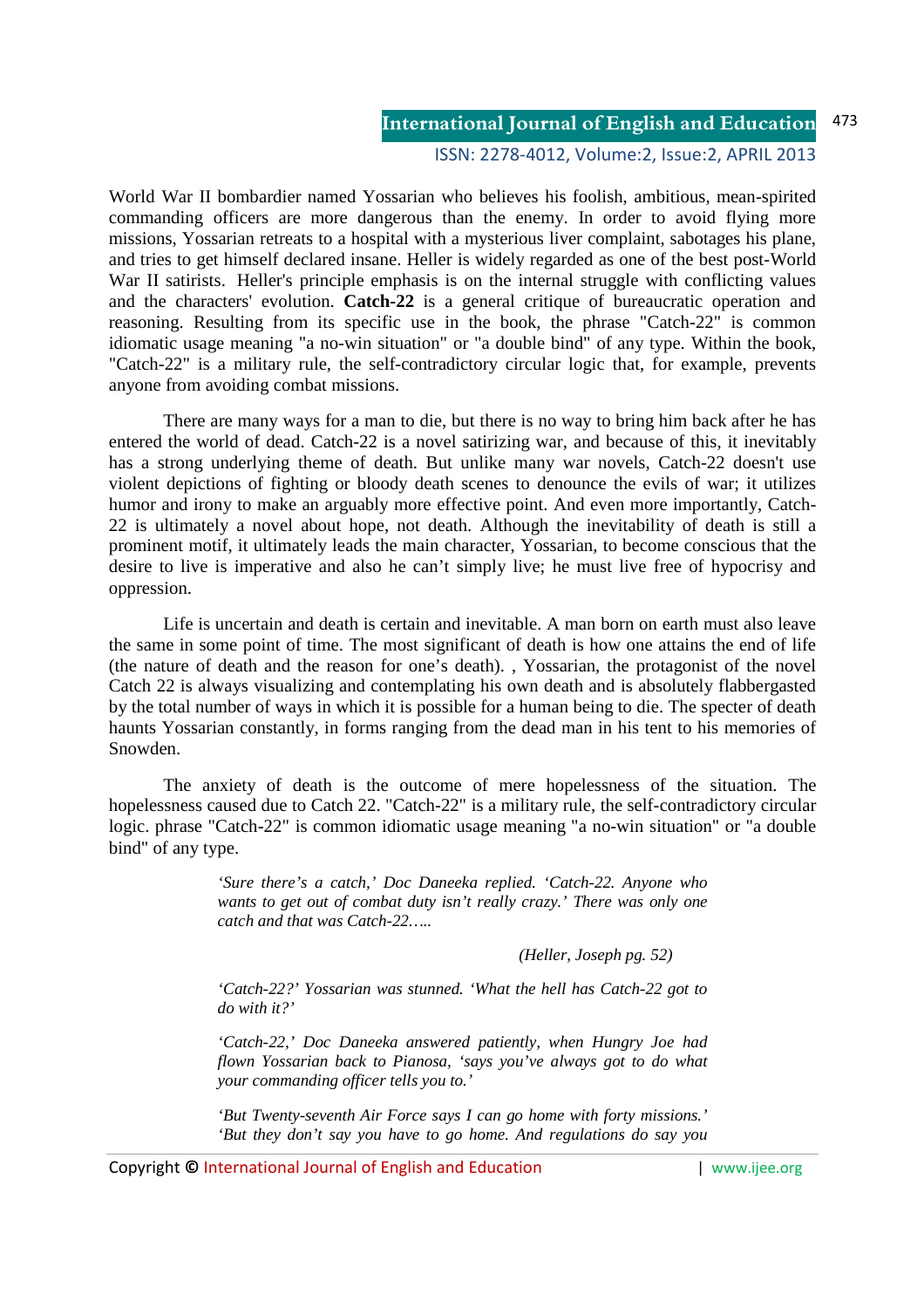ISSN: 2278-4012, Volume:2, Issue:2, APRIL 2013

*have to obey every order. That's the catch. ( Heller, Joseph pg.67)* 

Yossarian being emotionally constrained and congested by the tyranny of catch 22 rule, slipped into a state of 'Hopelessness' and eventually into a condition called 'anticipatory anxiety' as mentioned by Viktor.E.Frankl.

 *Anticipatory anxiety. It is characteristic of this fear that it produces precisely that of which the patient is afraid. An individual, for example, who is afraid of blushing when he enters a large room and faces many people will actually be more prone to blush under these circumstances. In this context, one might amend the saying "The wish is father to the thought" to "The fear is mother of the event."* 

## ( Viktor.E.Frankl, .125 )

Such anticipatory anxiety leads to any kind of fear. Yossarian here in the novel experiences the fear of death – which made him constantly anticipate death which hasn't reached the maturation point in the life of Yossarian. This anticipation is prevalent in the following statement made by the Yossarian :

> *'They're trying to kill me,' Yossarian told him calmly. 'No one's trying to kill you,' Clevinger cried. 'Then why are they shooting at me?' Yossarian asked.*

*'Whoever's trying to poison me,' Yossarian told him. 'Nobody's trying to poison you.'* 

*'They poisoned my food twice, didn't they? Didn't they put poison in my food during Ferrara and during the Great Big Siege of Bologna?'* 

*'They put poison in everybody's food,' Clevinger explained. 'And what difference does that make?'* 

 *'And it wasn't even poison!' Clevinger cried heatedly, growing more emphatic as he grew more confused.* 

*As far back as Yossarian could recall, he explained to Clevinger with a patient smile, somebody was always hatching a plot to kill him. There were people who cared for him and people who didn't, and those who didn't hated him and were out to get him.* 

### *( Heller, Joseph pg.19,22)*

The above quoted lines clearly bring out the state in which Yossarian finds himself. He wants to live and not to make his life prey to anybody's mischievous want. So Heller in his novel to portray how people are scared of the ills and the outcome of the war, he has successfully done it by creating a kind of reverberation in the mind of the protagonist towards the certainity of death likely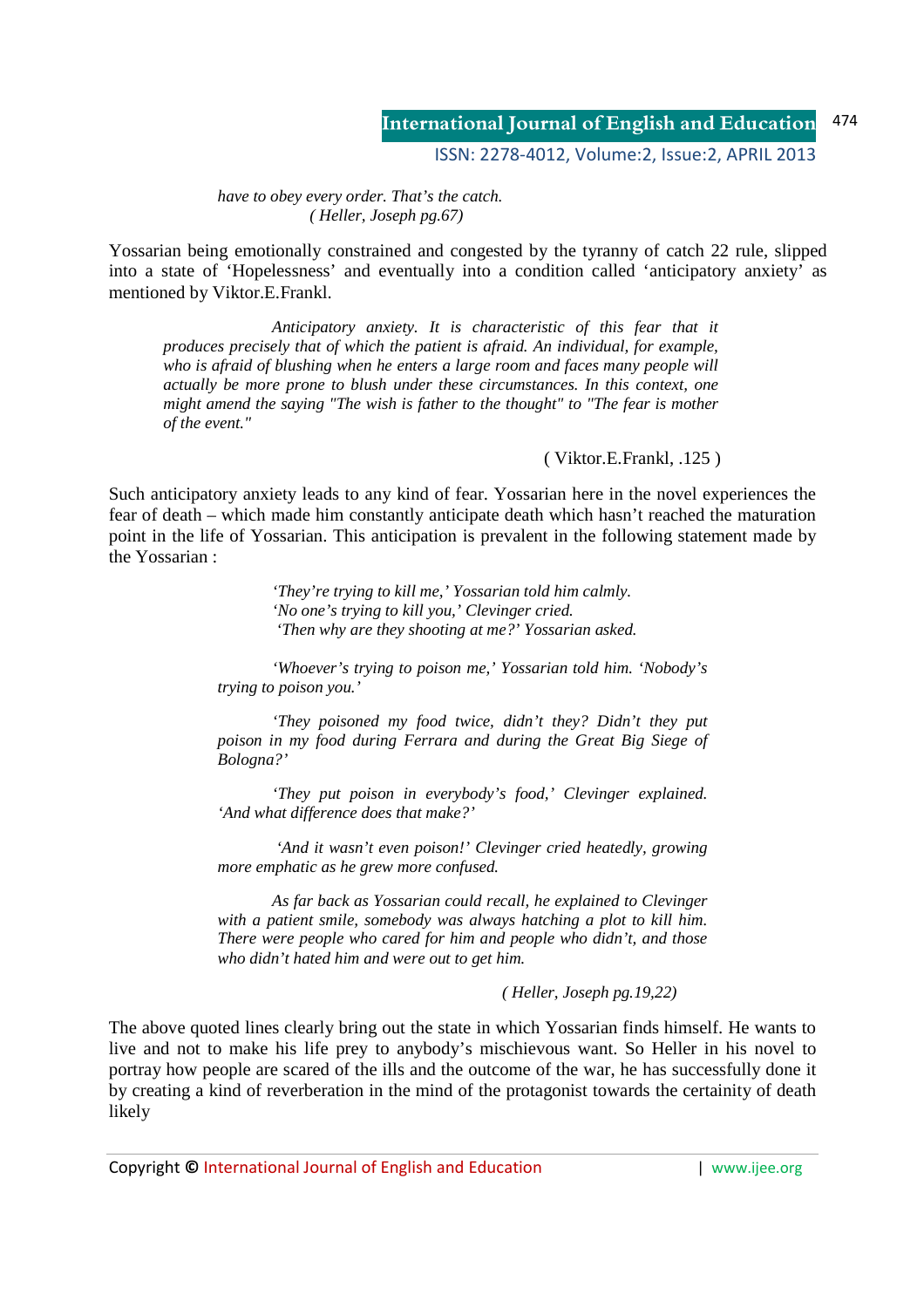ISSN: 2278-4012, Volume:2, Issue:2, APRIL 2013

 to be caused unmindfully by the voluntary or involuntary forces. The protagonist is unable to trust any of his acquaintances because he always believes that somebody was hatching a plot to kill him.

 Nately's whore plays a crucial role in conveying the message about life and death in catch 22, even she doesn't become an important character until the novel nears its climax. Although Yossarian is only the messenger bearing the bad news of Nately's death, Nately's whore holds him responsible and follows him back to pianoso in an attempt to murder him. Yossarian somehow manages repeatedly to escape from her as long as he continues to disobey the illegal and immoral rules of the military. When he agrees to meet with Colonel Cathcart and Colonel Korn, she catches him and seriously injures him. This may imply that by submitting to the oppression of the bureaucratic military system, Yossarian is only headed towards death and disaster. And in the midst of Yossarian's final revelation and his decision to desert the military. Nately's whore was hiding behind the door, ready to stab him. But

*"…the knife came down, missing him by inches, and he took off ".* 

 *( Heller, Joseph pg.463)*

Nately's whore was never able to kill because Yossarian doesn't want to lay down his life for a meaningless and hypocritical cause.

*"Logo therapy sees in responsibleness the very essence of human existence.* 

*(Viktor.E.Frankl, Pg. 114)* 

The 'responsibleness' in any man makes him conscious about life and death and makes him aware of the fact that life has got a meaning in all circumstances and that meaning should only be identified, addressed and accepted and must not be simply shattered by sacrificing life for any insignificance. This kind of responsibleness enabled Yossarian to survive the most critical point of time in his life.

 Yossarians's most startling glimpse into terrors of war and death reaches its peak when he spends a night alone on the streets of Rome. He sees homeless children; he witnesses men beating children and dogs, a rape and a convulsing soldier; he walks over a littered street with broken human teeth. Such a kind of a devastating scenario is seriously portrayed in order to bring out the cruelty and inhumanity of the world which is the outcome of death of true spirit of humanism. Cruelty and inhumanity becomes common when the God-given conscious is deliberately murdered. The scene comes to climax when Yossarian returns to his apartment and discovers that Aarfy has raped an innocent maid and then has thrown her out his window. Here comes in Sigmund Freud's 'Pleasure Principle'.

> *"In Freudian psychology, the pleasure principle is the psychoanalytic concept describing people seeking pleasure and avoiding suffering (pain) in order to satisfy their biological and psychological needs. Specifically, pleasure principle is a driven force of id". (Wikipedia)*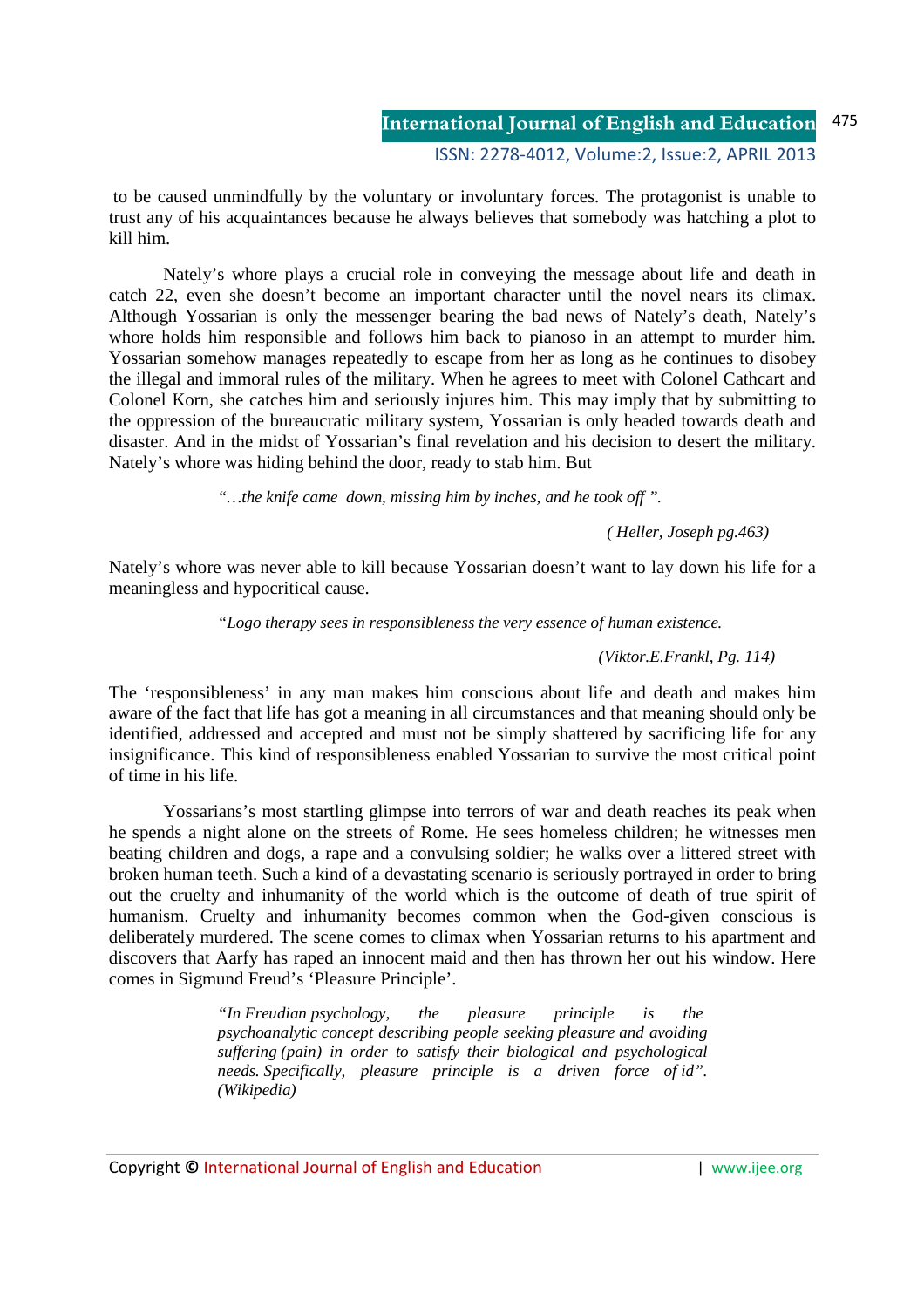# ISSN: 2278-4012, Volume:2, Issue:2, APRIL 2013

The soldiers in order to ease or avoid suffering or pain or to rescue themselves from the mental blow created due to the bureaucratic pressure, they indulge in seeking solace through satisfying their biological and psychological needs. They seek pleasure by playing havoc on moral uprightness. The subject (women) to whom due respect and honour has to attributed is being treated as object signifies death in morality. A maid raped by Aarfy and was thrown out of the window, shows how mean men turn to be when once their brutal instincts are satisfied.

 Yossarian is arrested for being in Rome without a pass and Aarfy is given apology for the disturbance, his hideous crime going unpunished. Yossarian begins to really recognize the true face of the military and the meaning of Catch 22; when he goes to a brothel and the old woman tells him that the girls have all been kicked out of their home by soldiers.

She explains to him that,

*"Catch-22 says they have right to do anything we can't stop them from doing".* 

# *(Heller, Joseph Pg.417)*

The horrors that the military generates will never stop and Yossarian begins to become conscious that he cannot fight and die for a system that causes so much meaningless death.

 Yossarian's transition from rebelliousness to hope is Snowden's death. It functions as the climax of the novel. After Yossarian notices the disgusting, massive hole in Snowden's ribs and watches helplessly as Snowden dies on the floor of the plane, he comprehends that Snowden's death exposed a secret:

> *"It was easy to read the message in his entrails. Man was matter, that was Snowden's secret. Drop him out a window and he'll fall. Set fire to him and he'll burn. Bury him and he'll rot, like other kinds of garbage. The spirit gone, man is garbage. That was Snowden's secret. Ripeness was all".*

> > *(Heller, Joseph Pg.450)*

The final atrocity reveals to Yossarian that man is only made of matter, but the aspiration to live is the most important inclination a man can have.

According to Frankl's Logotherapy,

*"We can discover this meaning in life in three different ways:* 

 *(1) by creating a work or doing a deed;* 

 *(2) by experiencing something or encountering someone; and* 

 *(3) by the attitude we take toward unavoidable suffering"* 

 *(Viktor.E.Frankl, Pg.115 )*

If a man discovers meaning in his existence then automatically he would desire to live in any unfavourable situations or condition. Yossarian wants to live but he feels strongly that he cannot